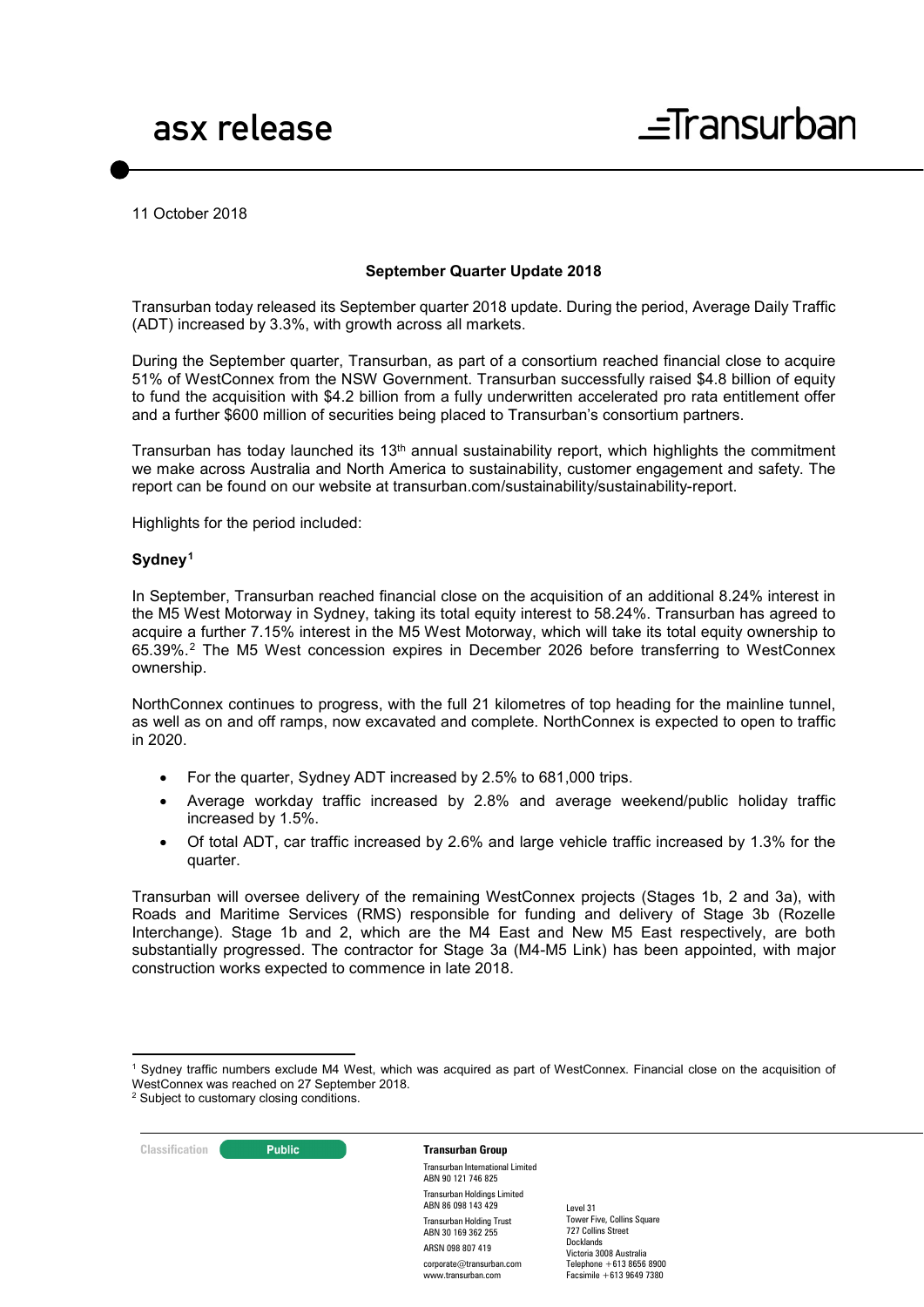## asx release

Financial close of WestConnex was achieved 27 September 2018. As such, traffic data for WestConnex, which currently comprises M4 West, is not included in the Sydney ADT in this release. For the quarter, M4 West ADT was 140,000 trips with large vehicles representing 8.1% of trips.<sup>[3](#page-1-0)</sup>

### **Melbourne**

Construction continues on the West Gate Tunnel Project with more than two million work hours now completed. During the quarter, works included the full closure of the West Gate Freeway for five nights to enable the safe removal of existing infrastructure. The project is expected to open to traffic in 2022 and will deliver a much needed alternative to the West Gate Bridge.

The Monash Freeway Upgrade has now been completed and the increased capacity is providing travel time savings to customers. Completion of the project extends the managed motorway system further down the M1 corridor, improving both safety and traffic flow.

All lanes are now open on the State's section of the CityLink Tulla Widening project from Bulla Road to Melbourne Airport, with final surfacing works to continue on this section during the coming months. This marks the completion of all widening works for the project, with an extra lane now added in each direction from the CityLink tunnels to Melbourne Airport.

- For the quarter, Melbourne ADT increased by 5.5% to 854,000 transactions.
- Average workday traffic increased by 5.4% and average weekend/public holiday traffic increased by 5.9%.
- Of total ADT, car traffic increased by 4.9% and large vehicle traffic increased by 8.2% for the quarter.

The dynamic speed limit trial underway on the CityLink/Tullamarine corridor continued, on one of Melbourne's busiest road networks. Given the success of the trial since it started in March, and in response to community feedback, we have extended the trial hours further, now beginning at 9pm on weekdays and 8pm on weekends. The trial is seeing speeds increase from 80km/h up to 100km/h between Bulla Road and the Bolte Bridge during off-peak periods when certain on-road conditions are met.

### **Brisbane**

Transurban Queensland participated in the inquiry into the operations of tolls roads in Queensland during the quarter. Transurban's submission highlighted the investment Transurban has made in Queensland including one billion dollars of investment since 2014 on network enhancements, road maintenance and customer operations.

The Inner City Bypass Project was completed in August. New lanes and on-ramps delivered as part of the project are now being used by customers and are reducing congestion and providing travel time savings.

The Logan Enhancement Project and Gateway Upgrade North Project continue to progress. As expected, these works negatively impacted traffic growth for the quarter on the Logan and Gateway Motorways.

**Classification Public Public <b>Transurban Group** Transurban International Limited ABN 90 121 746 825 Transurban Holdings Limited ABN 86 098 143 429 Transurban Holding Trust ABN 30 169 362 255 ARSN 098 807 419 corporate@transurban.com www.transurban.com Level 31 Docklands

<span id="page-1-0"></span><sup>-</sup> $^3$  Traffic and revenue data from the M4 West will be included in future Transurban results from December 2018.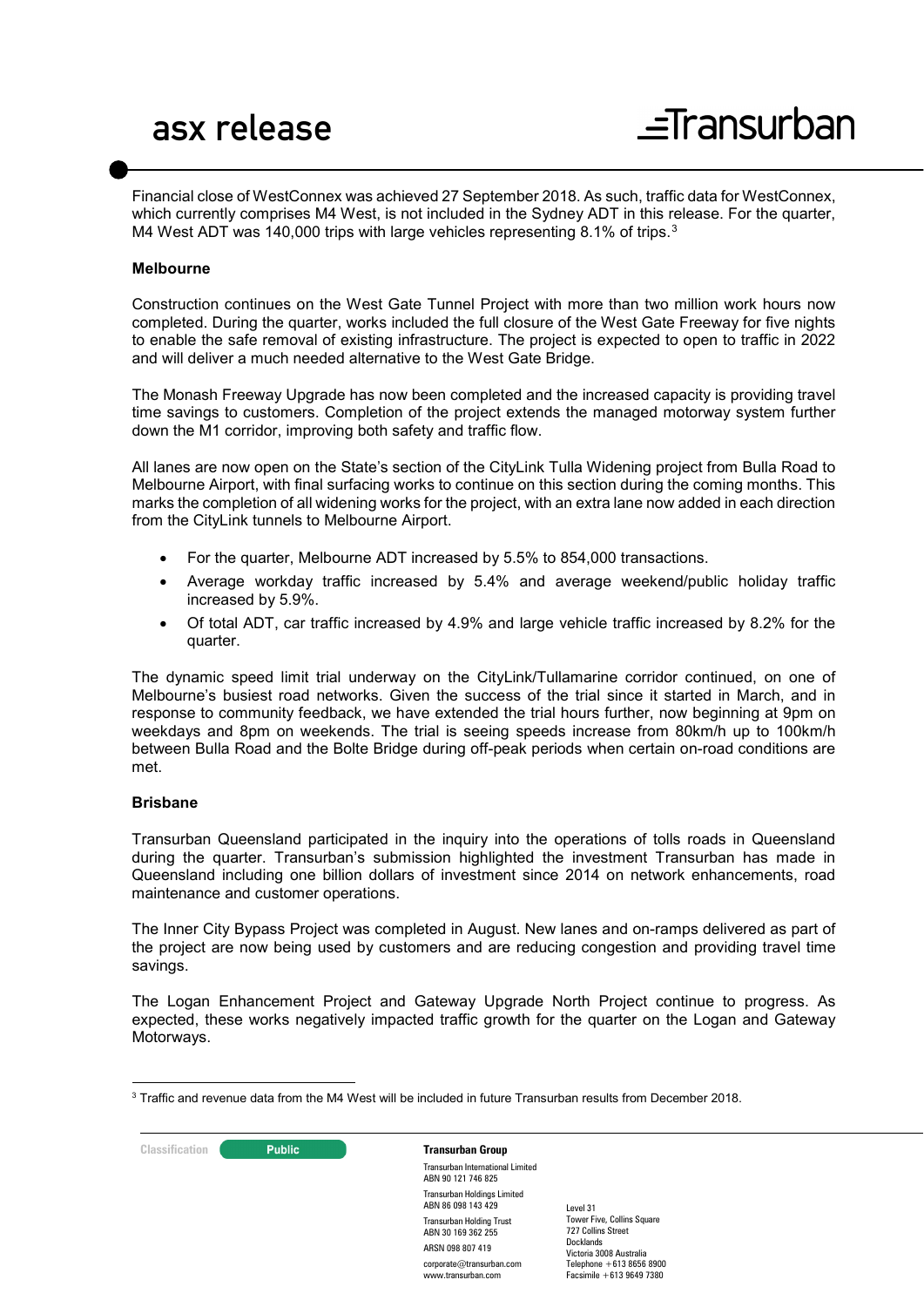- For the quarter, Brisbane ADT increased by 0.6% to 414,000 trips.
- For Brisbane, average workday traffic increased by 1.4% and average weekend/public holiday traffic decreased by 2.3% for the quarter due to the construction activity particularly on the Logan Motorway.
- Of total ADT, car traffic decreased by 0.6% and large vehicle traffic increased by 4.2% for the quarter.

The traffic growth in Brisbane continues to track in-line with investment case and the growth in large vehicle traffic demonstrates the benefits to the freight community.

### **North America**

In the Greater Washington Area, design-build bids for the Fredericksburg Extension Project are due in late October, with financial close expected in 2019. Community and political engagement on the project has continued throughout the quarter.

Work on the 395 Express Lanes Project continues to progress, with the third of five phases of construction expected to continue through to the end of the year. Works on the Pentagon campus and additional delivery works have all been initiated. The project remains on schedule for service commencement in late 2019.

Travel-time savings continue to provide value for money, with customers experiencing average time savings during a daily peak period commute of 23 minutes on the 495 Express Lanes and 58 minutes on the 95 Express Lanes.

- For the quarter, the Greater Washington Area ADT decreased by 0.7% to 98,000 trips, with September traffic impacted by Hurricane Florence.[4](#page-2-0)
- The average dynamic toll price for the quarter increased by 0.9% to US\$8.40 on the 95 Express Lanes.
- The average dynamic toll price for the quarter increased by 3.2% to US\$5.35 on the 495 Express Lanes.
- For the quarter, Montreal ADT increased by 7.5% to 51,000 trips.[5](#page-2-1)
- For the 12 months to 30 September 2018, peak traffic in the peak direction on the A25 was 3,044 vehicles per hour.[6](#page-2-2)

In Montreal, growth in off-peak trips (including weekends) has been strong, with traffic on the A25 exceeding our initial expectations.

**Classification Public Public <b>Transurban Group** 

<u>.</u>

Transurban International Limited ABN 90 121 746 825 Transurban Holdings Limited ABN 86 098 143 429 Transurban Holding Trust ABN 30 169 362 255 ARSN 098 807 419 corporate@transurban.com www.transurban.com

<span id="page-2-0"></span><sup>&</sup>lt;sup>4</sup> Greater Washington Area refers to the 95 Express Lanes and 495 Express Lanes.

<span id="page-2-2"></span><span id="page-2-1"></span><sup>5</sup> Montreal refers to the A25 toll road.

 $6$  Peak direction on the A25 means southbound in the morning peak and northbound in the evening peak.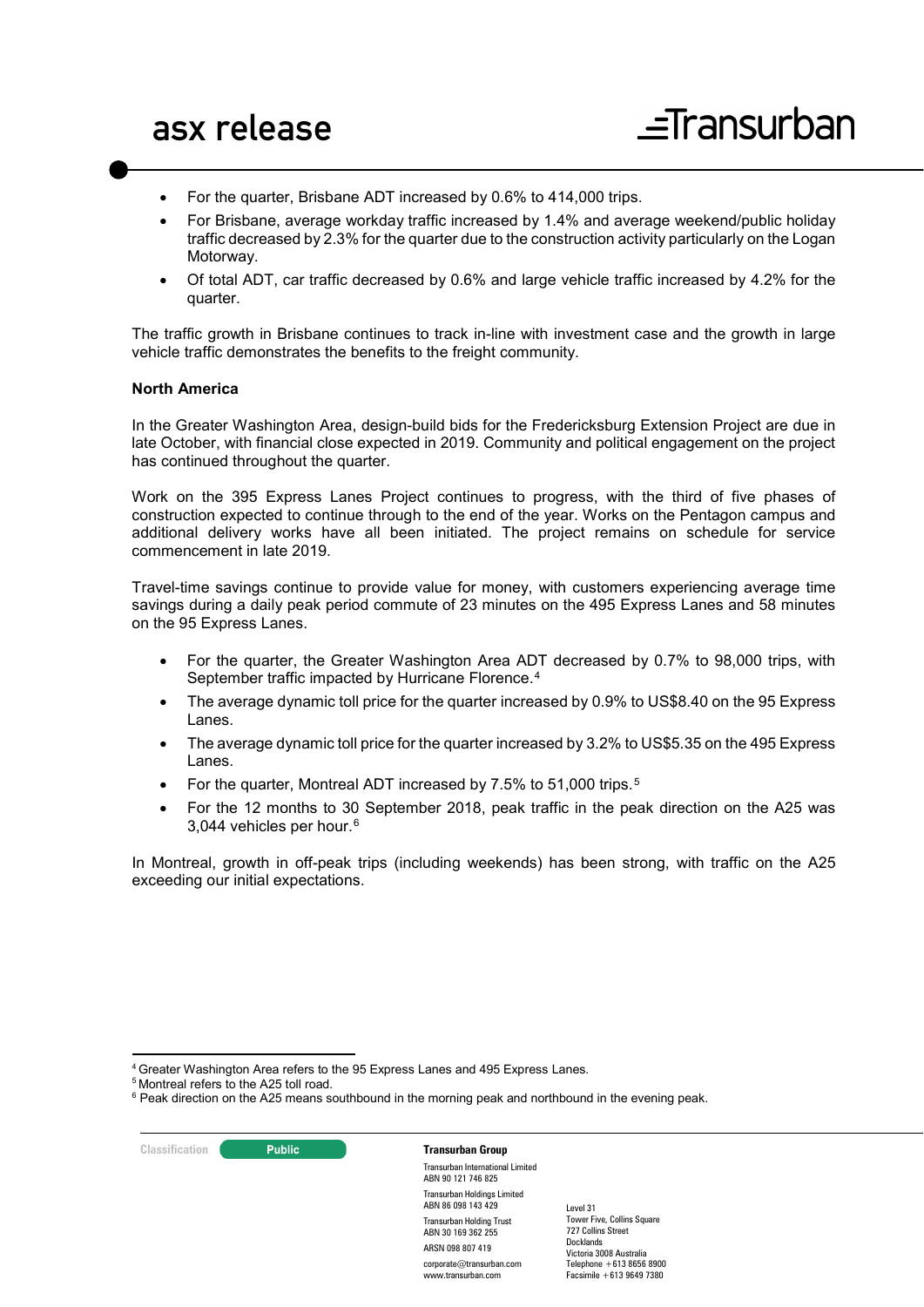## asx release

# $\equiv$ Transurban

Full traffic information for the September quarter is attached.

 $QSLC$ 

**Amanda Street** Company Secretary

**Investor enquiries** Lauren Balbata Investor Relations Manager +61 3 9612 6909

**Media enquiries** Josie Brophy Senior Advisor, Media & Communications +61 437 165 424

### **Classification Constitution Transurban Group**

Transurban International Limited ABN 90 121 746 825 Transurban Holdings Limited ABN 86 098 143 429 Transurban Holding Trust ABN 30 169 362 255 ARSN 098 807 419 corporate@transurban.com www.transurban.com